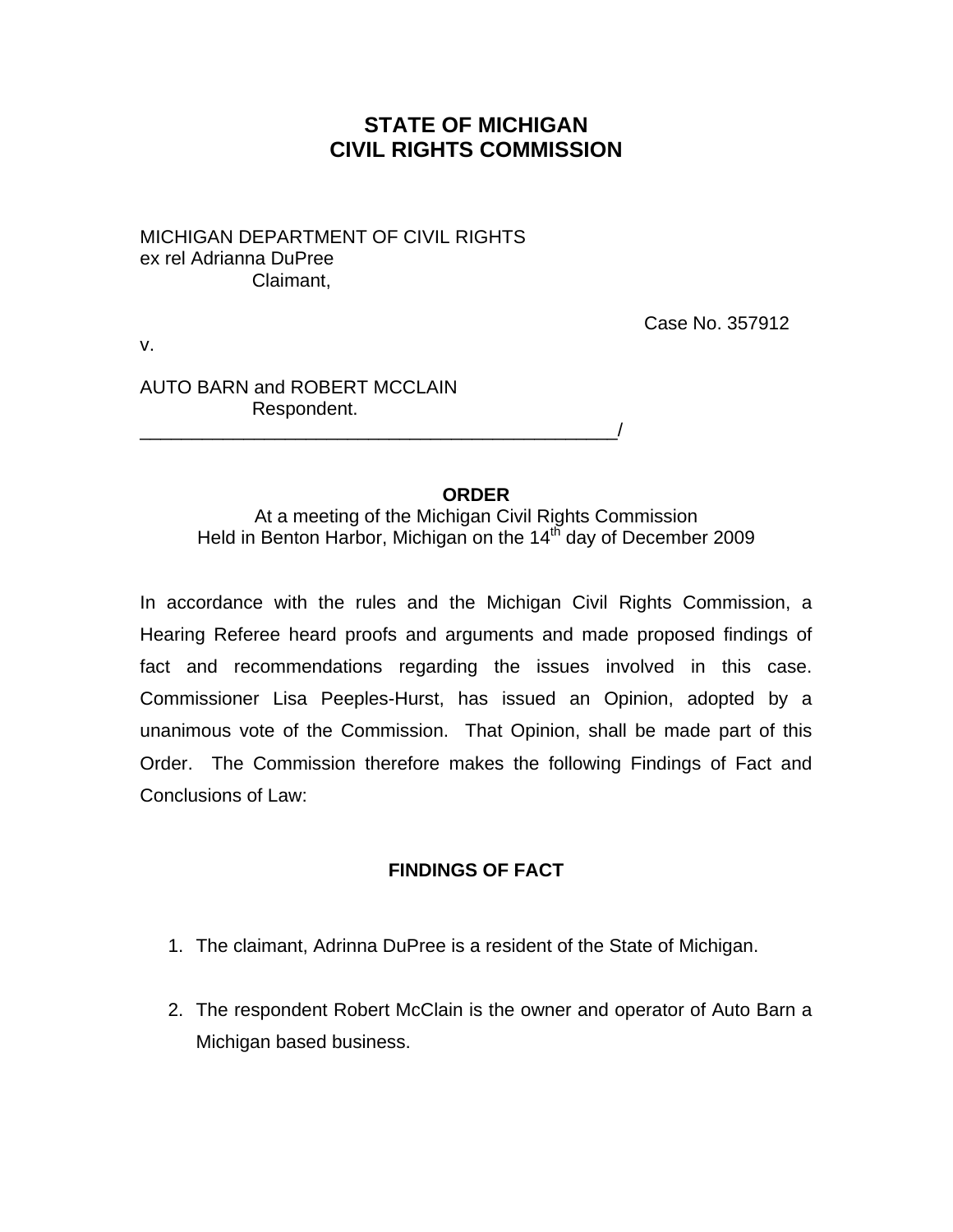- 3. The claimant began employment with the respondent on March 21, 2006 and worked as a receptionist in the respondent's business.
- 4. The claimant is a female protected from unlawful discrimination under the Elliott-Larsen Civil Rights Act.
- 5. During her employment the claimant was subjected to sexually harassing communication from the respondent, Robert McClain, on numerous occasions.
- 6. The claimant complained about the harassment and requested that the sexual harassment stop; but, the respondent continued to harass the claimant.
- 7. On April 26, 2006 the claimant terminated her employment with the respondent because the working conditions were so intolerable that she could no longer continue with her employment.
- 8. The claimant was unemployed for six weeks until she found another job at a higher wage.
- 9. As a direct result of the respondent's sexual harassment and unlawful discrimination the claimant suffered loss of wages, emotional distress and mental anguish.

### **CONCLUSIONS OF LAW**

1. A Rule 12 Hearing was conducted on September 10, 2009 before Michigan Civil Rights Commission Hearing Referee, Robert C. Timmons.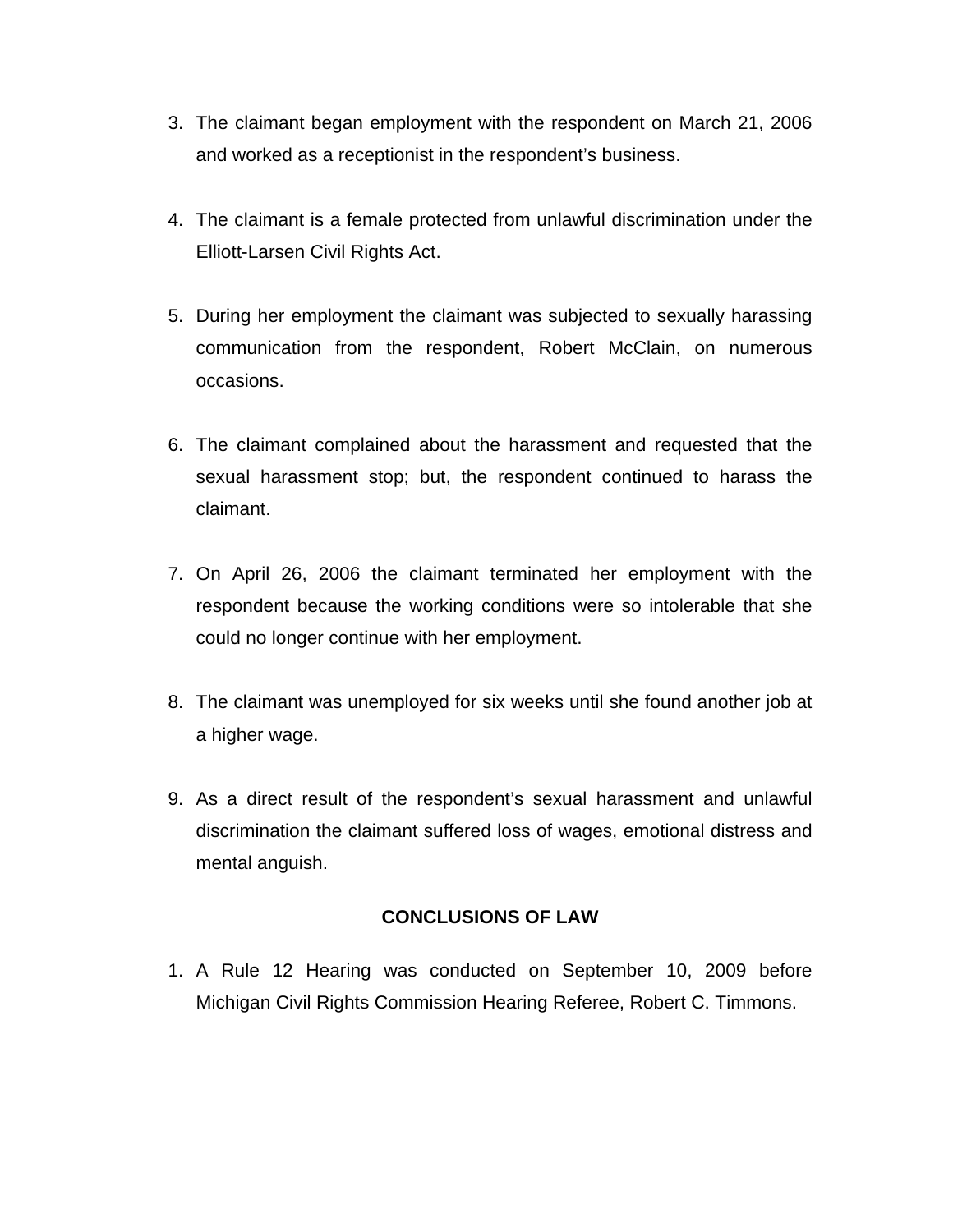- 2. Hearing Referee Timmons submitted his written Findings of Fact, Conclusions of Law, and Recommendations to the Commission on September 17, 2009.
- 3. Both the claimant and respondent were provided the opportunity to submit exceptions to the referee's findings to the commission and to request oral argument before the commission.
- 4. Neither side takes exception to the referee's findings of fact, conclusions of law or recommendations.
- 5. The claimant's attorney requested and presented oral argument only on the issue of damages. The respondent did not appear for oral argument.
- 6. Therefore, the referee's report as to findings of fact and conclusions of law has been accepted by the commission as factual and correct.
- 7. Although there are separate claims against the employer Auto Barn and Robert McClain, the sole proprietor, both shall be treated as one and are jointly and severally liable.
- 8. The claimant meets the definition of a covered individual, on the basis of sex under the Elliott-Larsen Civil Rights Act.
- 9. The evidence supports a finding that unlawful discrimination has been established by a preponderance of the evidence.
- 10. The hearing referee found that the claimant has established a claim for damages both in terms of lost wages and emotional distress.